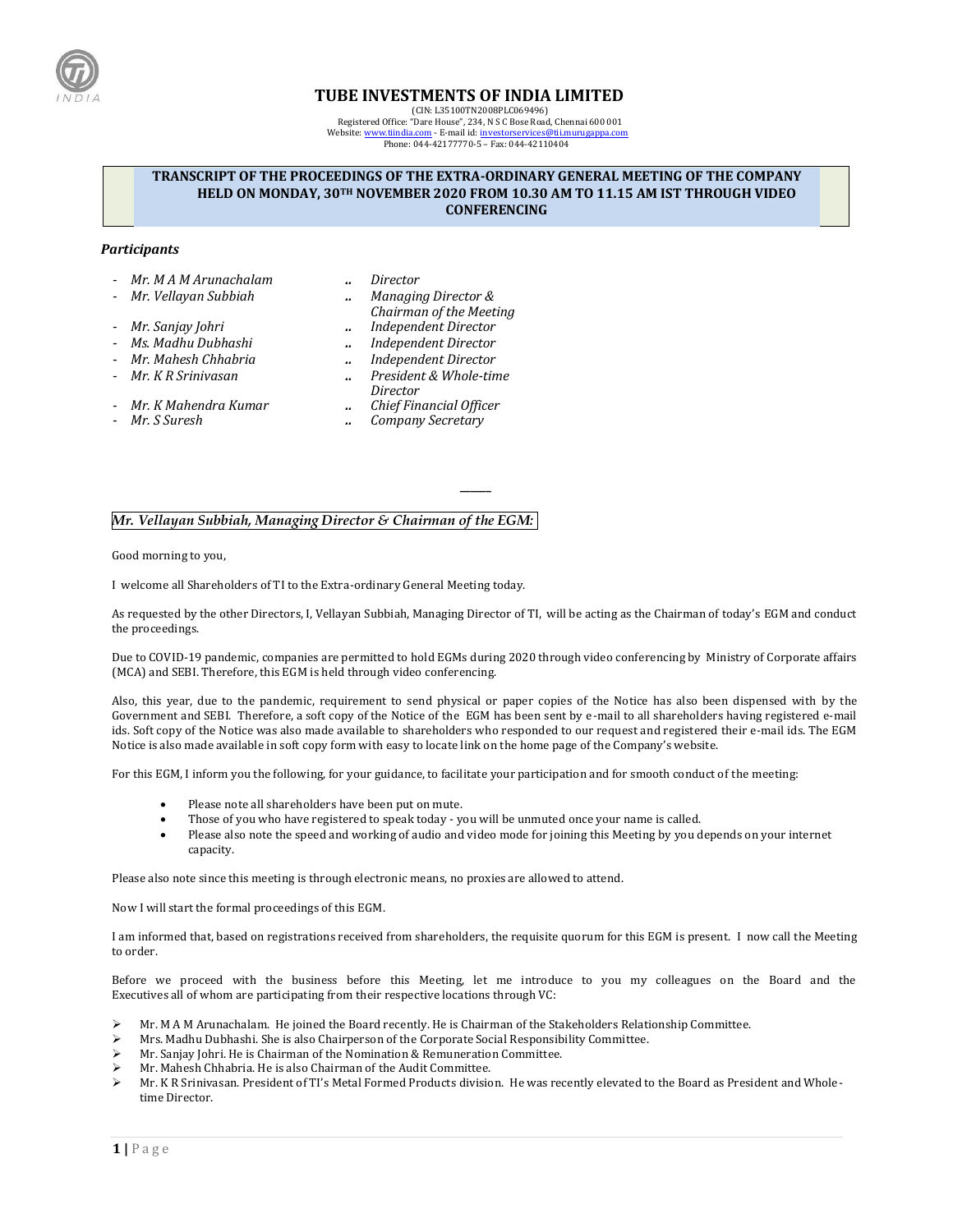We also have with us:

- ➢ Mr. K Mahendra Kumar, the CFO; and
- ➢ Mr. S Suresh, the Company Secretary.

Mr. Aravind Krishnan, Partner of M/s. S R Batliboi & Associates, Chartered Accountants and Statutory Auditor has also joined this meeting through video conferencing.

Dear Shareholders,

You may be familiar with the procedure for conduct of shareholders meetings and voting by shareholders in terms of the Companies Act, 2013 and the SEBI Listing Regulations.

To draw your attention, there is a remote electronic voting procedure before the general meeting, followed by an electronic voting at the general meeting for those who did not vote in the remote electronic voting.

I inform that the Company has complied with the procedure for service of the Notice of the EGM and other matters in accordance with the Companies Act and the Rules thereunder and also in line with the circulars of the Ministry of Corporate Affairs and SEBI issued in the aftermath of the COVID-19 pandemic. The remote electronic voting facility was provided to all shareholders through NSDL. The cut-off date for eligibility to take part in the voting exercise was 23rd November 2020. The electronic voting was kept open from 27th November 2020 to 29th November 2020.

M/s. R Sridharan & Associates, Practicing Company Secretaries have been appointed by the Board as the Scrutiniser for conducting the electronic voting process-—Mr. R Sridharan is present for this meeting through video conferencing.

I hope all of you have cast your votes. If you have not, you may do so when the electronic voting window is activated shortly.

The Notice convening the EGM has already been dispatched through electronic means. With your permission, I take the Notice as read.

For the understanding of TII's shareholders, I wish to briefly explain the objective behind convening today's EGM.

As you may all be aware that TI has completed the process of acquiring, CG Power and Industrial Solutions Limited and CG Power has consequently become the new subsidiary of TII.

CG Power is a listed company and was established in the year 1937; and, since then the Company has been a pioneer and has retained its leadership position in the management and application of electrical energy.

CG Power's diverse portfolio ranges from transformers, switchgear, circuit breakers, network protection & control gear, project engineering, High tension and Low tension motors, drives, Power Automation Products and turnkey solutions in all these areas. This portfolio has been structured into 2 Strategic Business Units - Power Systems and Industrial Systems.

CG Power had defaulted in repayment of its debt owed to its lenders of the Company and the Lenders had entered into an inter-creditor agreement in accordance with the Reserve Bank of India's circular on Prudential Framework for Resolution of Stressed Assets dated 7th June 2019, with State Bank of India acting as the lead bank for resolving the outstanding debts of the CG Power.

A binding offer dated 11th August 2020 was submitted by TII to CG Power and its lenders for restructuring/resolving the outstanding debt, acquiring a controlling interest and undertaking a change of its management of CG Power in terms of RBI's Prudential Framework.

TII entered into the Securities Subscription Agreement with CG to subscribe about Rs.800 Crores towards equity shares and war rants to acquire 58.58% of its equity capital and for undertaking a change in control of the CG Power as part of implementation of the Resolution Plan.

The lenders, upon recommendation from CG Power, considered TII's offer and granted in-principal approval for launching the swiss challenge bid process. Upon completion of the swiss challenge bid process, TII was selected as the successful bidder for the purpose of the Resolution Process CG Power.

Pursuant to the Approved Resolution Plan, TII, CG Power and the lenders of CG power have entered into definitive documents for the purpose of implementing the Approved Resolution Plan including the Master Implementation cum Compromise Settlement Agreement.

CG Power, at its Board Meeting held on 26th November 2020, has allotted 64,25,23,365 (sixty four crore twenty five lakhs twenty three thousand three hundred sixty five) equity shares to TI, representing 50.62% of CG's equity capital. CG Power has thus become a subsidiary of TII and the entire Board of Directors of CG Power has been reconstituted with the directors proposed by TII, as envisaged under the SSA and Approved Resolution Plan.

TII and CG Power are in the process of identifying new lenders to CG Power to finance its long-term and working capital requirements. The lenders with whom TII and CG Power are engaged require TII, as the new promoter to provide assurance through guarantees for timely servicing and repayment by CG Power of the term loan and working capital facilities aggregating Rs.1,400 Cr. Of course, I wish to assure here that CG Power will be offering its fixed assets and current assets as security to the lenders for the credit lines and loans.

TII's Board has approved providing of such guarantees to the lenders of CG Power, subject to shareholders' approval under Section 186 of the Companies Act.

You may have seen from the EGM Notice that providing guarantees for Rs.1,400 Cr. to Lenders of CG Power would require shareholders' approval by a special resolution as it would be in excess of the limits permitted under Section 186 of the Companies Act. Hence, this EGM has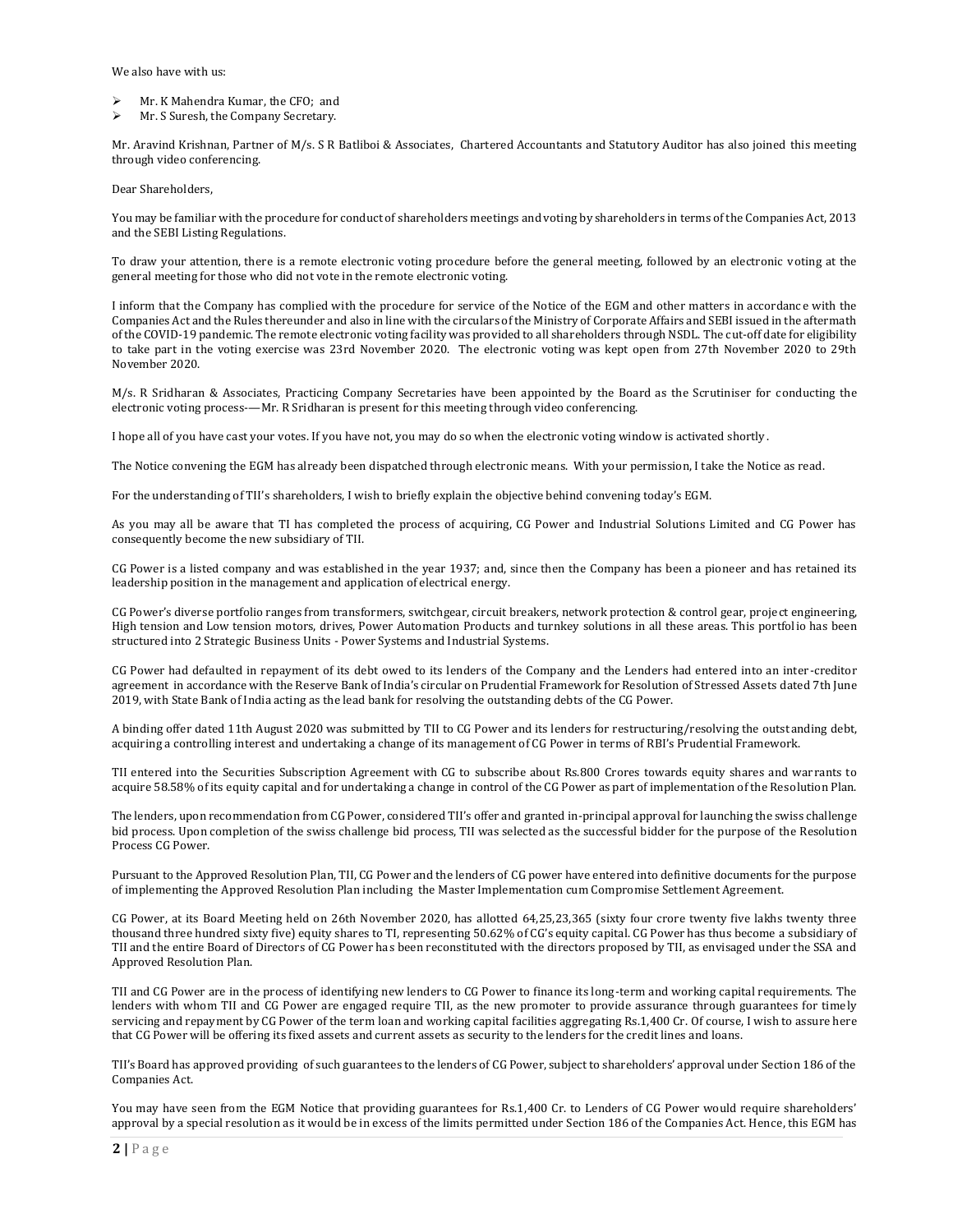been convened by TII's Board.

TII believes that CG Power's difficulties arise out of lack of funds and once the same is provided, it will stabilize and turnaround within a reasonable period of time. This would result in CG Power being in a position to service and repay all its debts by itself, without a need for the Lenders to seek recourse to the guarantees which TII is going to furnish as promoter. With TII's operational, financial and governance capabilities and experience, TII is confident that the present difficulties and hardships of CG Power will be removed. Once that is done, together we see mutual value creation happening in CG Power as well as TII.

You would have seen from the Notice, that shareholders' approval is sought for a higher amount of Rs.1,760 Cr. This is to facilitate any incremental requirements whether from CG Power or any of our other subsidiaries of TII. This will help us meet those requirements quickly than convene another EGM or issue postal ballot. Any such additional requirement would be judiciously evaluated and acted upon only if in the interests of TII.

Shareholders, briefly, the Special Resolution before this EGM is for investing in securities of and providing loans to and/or guarantees or security in respect of borrowings availed/to be availed by M/s. CG Power and Industrial Solutions Limited and any subsidiaries of the Company.

Shareholders, the e-voting window shall now be activated so that those who have not voted earlier under the remote electronic voting can vote. You may please vote by clicking on the voting button visible on your screen.

Shareholders who have registered as Speakers may please wait for their turn to speak. I understand there are two shareholders who have registered as Speakers. Their names will be announced and they will be unmuted one after the other so that they can speak.

It will be my pleasure to answer any questions you may have specifically on the resolution before this EGM. Please confine your speech only to the matter relating to the EGM Notice and restrict your speech to a maximum of 3 minutes.

After all the questions are tabulated, I will answer the same to the extent it is not prejudicial to the interests of the Company.

### *Mr. S Suresh, Company Secretary & Moderator:*

Mr. Abhishek. You are registered as the first speaker. You can unmute your audio and video and make your observations.

### *Mr. J Abhishek (Shareholder):*

My name is Abhishek, Shareholder of the Company. My DP ID IN301637 and client ID is 41359155. First of all I congratulate the management on the eve of the Extra-Ordinary General Meeting. Item no.1 which is for providing loans, guarantee to be availed by CG Power. we have planned to invest Rs.1,655 Crores in CG Power with immediate effect on a gradual basis. How much time will it take for our Murugappa group to invest this particular amount in CG Power and revive the company. And, my second question is do you have any plans to shift the registered office of CG Power to Chennai. Then some physical shares issue is there Sir, pertaining to Shanthi Gears. Since you have told that we are particular only on EGM, I have already dropped the email, Sir. Please look into so that I can get a revert back from you as a long standing pending issue is there. And, we have full trust and faith in Murugappa group. Whichever project Murugappa group takes, it will be successful and in coming future, it will reward the minority shareholders in large numbers. So, CG Power Rs.1,655 Crores is also very good proposal by Murugappa group and this is definitely going to fetch us good profits in the coming years. Nothing much to ask Sir. I wish the Company and the Board of Directors great success and prosperity in the coming year. Thank you for giving me the opportunity, Sir.

#### *Mr. Vellayan Subbiah, Managing Director & Chairman of the EGM:*

Thank you Abhishek.

### *Mr. S Suresh, Company Secretary & Moderator:*

I will put the other speaker, Sir. Kindly wait for a minute. Mrs. Elizabeth can you hear us?

## *Mrs. Celestine Elizabeth Mascarenhas (Shareholder):*

**3 |** P a g e Oh yes, respected Chairman of the EGM, other Board of Directors and my fellow shareholders, who are attending, greetings to one and all. My name is Celestine Elizabeth Mascarenhas from Mumbai, Wadala. I specially take this opportunity to thank the Company Secretary for responding to my e-mail and helping me to enter this virtual meet. And, this being the first I attended out of Bombay, otherwise I am only centering around Mumbai itself. Now this EGM is for one resolution and obviously it is very short. Our Company TI has completed the process of acquiring the controlling interest of M/s. CG Power, where I am also a shareholder from many, many years – for 30 or more years, I am a shareholder and TI has already invested Rs. 800 Crores by equity and debentures and we require still more funds. I heard your initial briefing; we are going to invest about Rs.1,655 Crores and our Company will be providing guarantee and all other requirements. My one observation or my suggestion, Sir, why can't you give some rights issue at a very attractive rate like what happened in Yes Bank, to TI also and more to CG Power and definitely we are very good shareholders of CG Power. It was only because of the debt problem and servicing and all that this situation has happened. And, we are very, very happy that you took over; the Murugappa conglomerate has taken over and it was not just left with the IBC and even in the CG Power's meeting, I had given lots of thumbs up, if like this big groups come and save the small shareholders like I was shareholder in Essar Steel, I lost all my capital and next one is the Lakshmi Vilas Bank, I had so much faith. I never thought that ninety-four years' bank would just be gone in a jiffy, nowhere, so I am really very much thankful to you all because you have saved this company. I hope like this there is more and more big groups coming and taking care of the small shareholders because we have no other source now since interest is all going down. So you are only our hope and future, Now, I have a small another one that one of the shareholders said about the registered office. My request is also as this is the subsidiary of TII, I would also suggest that let the registered office be as you feel and we have full faith in you and you can come when it is physical and the Board is also reconstituted. Now, my one small question is in how many years will we turn into black, whether it will be one year, two years or three years and second is what our Company has learnt from